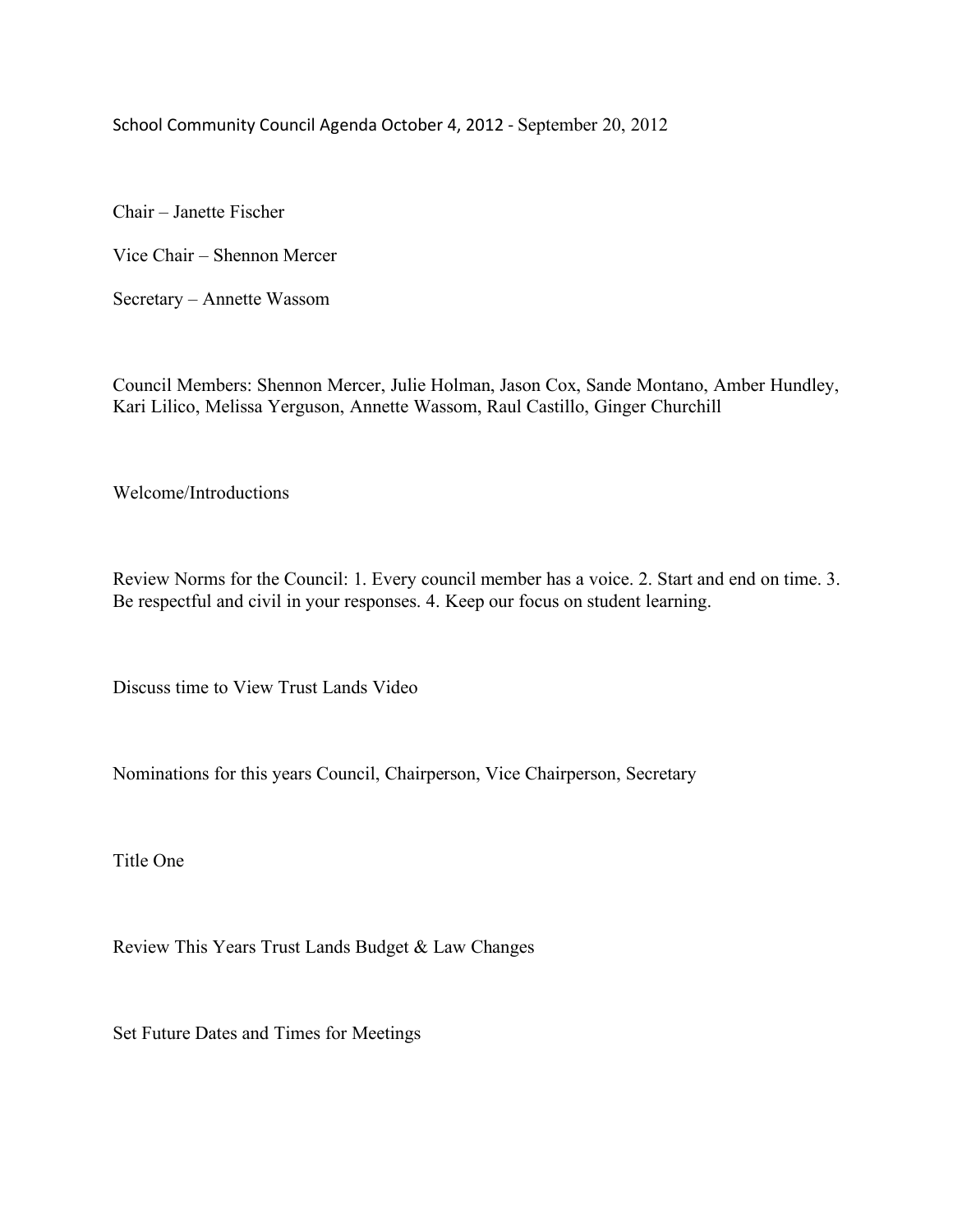Discuss Strategies for 2012-2013 Budget

Community Questions or Concerns

## **School Community Council**

**Agenda**

September 20, 2012

Chair – Janette Fischer

Vice Chair – Shennon Mercer

Secretary – Annette Wassom

Council Members: Shennon Mercer, Julie Holman, Jason Cox, Sande Montano, Wendy Nichol, Natalie Parke, Janette Fischer, Annette Wassom, Raul Castillo, Ginger Churchill

Welcome/Introductions

Review Norms for the Council

Discuss time to View Trust Lands Video

Nominations for this years Council, Chairperson, Vice Chairperson, Secretary

Title One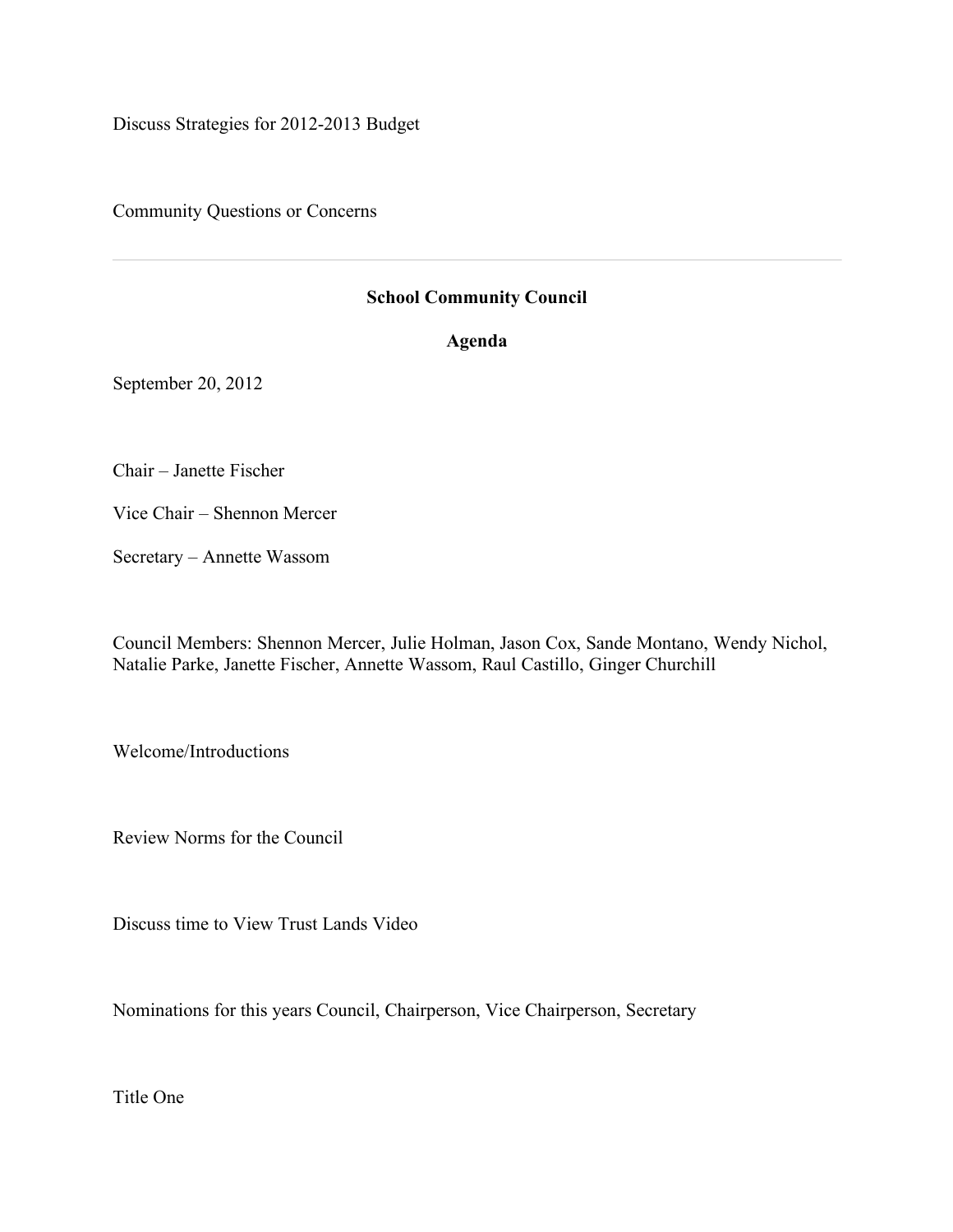Review This Years Trust Lands Budget & Law Changes

Set Future Dates and Times for Meetings

Discuss Strategies for 2012-2013 Budget

Review Safe Walking Route

Community Questions or Concerns

September 6, 2012

Chair – Janette Fischer

Vice Chair – Shennon Mercer

Secretary – Annette Wassom

Council Members: Shennon Mercer, Julie Holman, Jason Cox, Sande Montano, Wendy Nichol, Natalie Parke, Janette Fischer, Annette Wassom, Raul Castillo, Ginger Churchill

Welcome/Introductions

Review Norms for the Council